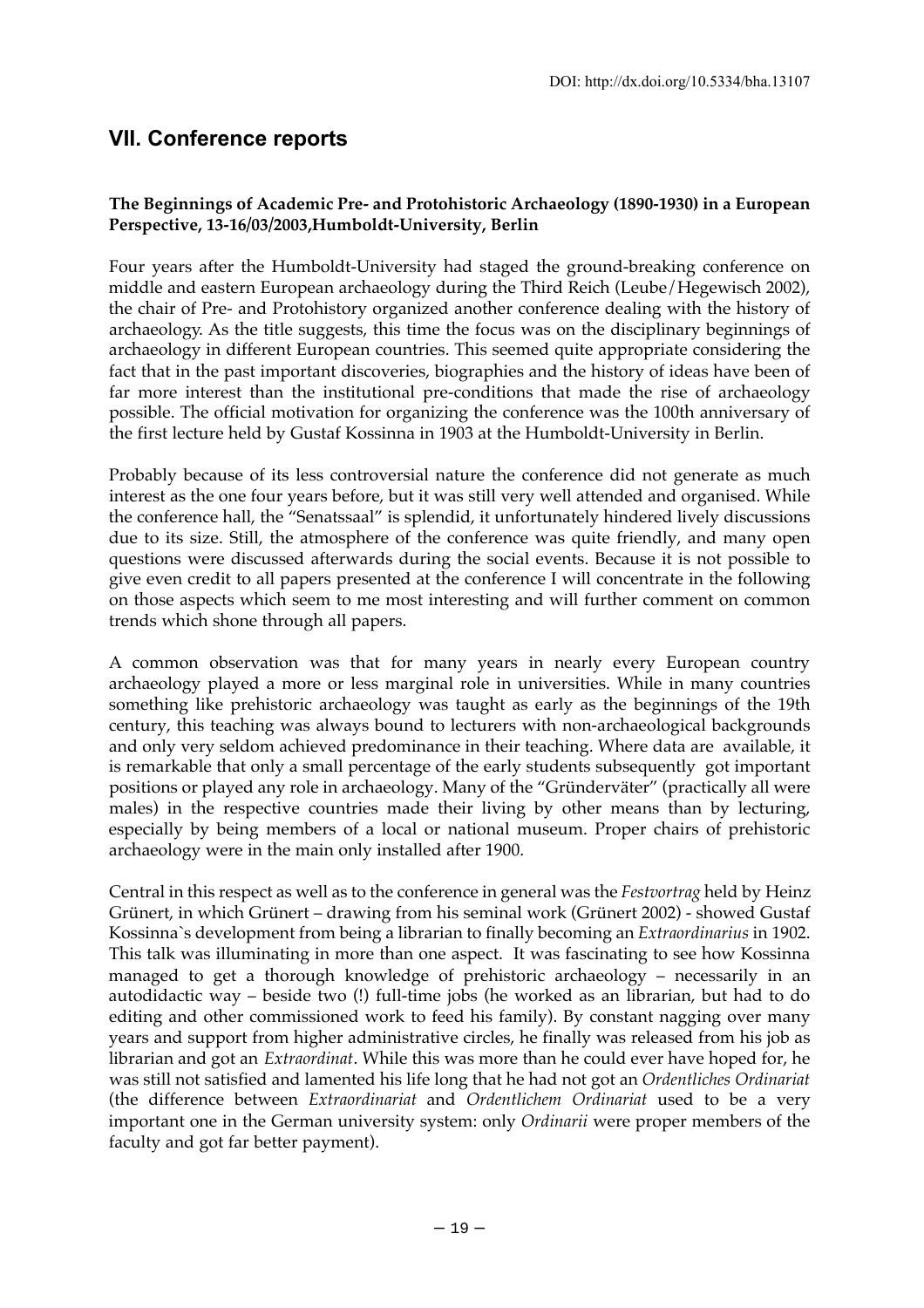It was interesting to see that in many countries would-be-lecturers had to fight in a similar way for their discipline to get recognition, but the bitterness Kossinna nurtured is probably exceptional and certainly did not help his case.

None of the other papers with their time limitation could present such a "thick description" of a single scholar. However, many speakers still concentrated on biographies and individuals. While this is a legitimate tool to exemplify the development of a discipline – after all, this development is by necessity bound to individuals - attempts to transgress the individual dimension were largely absent. In this regard, the paper given by L. S. Klejn and I. L. Tikhonov (given by the latter) "The beginnings of university archaeology in Russia" was noteworthy. They presented a highly structured talk, in which they showed in much detail the phases Russian archaeology went through and the institutions involved. Furthermore, they illustrated the relations between the different Russian schools and the respective individuals by way of a tree-like diagram, which made the importance of these schools for understanding the development of Russian archaeology quite clear. However, this idea could easily be expanded and is not far away from network analysis which has, at least to my knowledge, not yet been used for research in the history of archaeology. This mode of analysis and display seems to be a very viable tool to demonstrate and visualize the interconnectedness of European archaeology throughout its existence from its beginnings to the very presence and the relationships and interdependencies between individual scholars. Research along these lines would also shift the focus from the single archaeologist to, as Marc-Antoine Kaeser has coined it (see below), the research field in which he is brought up, in which he learns and in which he later teaches.

It seems clear that far more research has to go into this direction of personal interrelationships if we want to gain a fuller understanding why some archaeological schools were successful and flourished while others did not.

To this end, it would certainly be helpful to develop a data base with pictures and dates of archaeologists, as was suggested during the final discussion. With such a tool, perhaps available via WWW, identification of individuals on old photographs would be much easier. Another shortcoming of many papers was their tendency to remain on a strictly descriptive basis. Even though it is undoubtedly important to get the facts right, more efforts to generalize would have made comparisons easier. It is certainly no coincidence that the most lively discussion was stimulated by the most generalizing paper. Marc-Antoine Kaeser talked about "Institutions and the first establishment of prehistoric science: Autonomy as a failure". He noted that with the beginnings of the 1870s, prehistoric archaeology had grown from a *subject of research* to a *research field*. With the latter term he relates to the first phase of institutionalisation that took place around that time: journals and learned societies were founded, international conferences organised, antiquarians and natural sciences alike were attracted by the new discipline. However, according to Kaeser, within a decade the immediate evolutionist goals were all fulfilled, so many of the leading scholars turned to other areas of interest. Those who stuck with archaeology took refuge in positivist studies and had to wait for another 20 years for the second wave of institutionalisation around 1900, resulting from growing nationalistic sentiments.

While it is easy to show that the course of archaeology in this or that country was a little bit different – as was done in the discussion afterwards, it is still important to look for the similarities across Europe and beyond and to try to generalize as Kaeser did. Without such a thoroughly comparative approach, historical accounts of archaeology will not be more than butterfly-collecting. Furthermore, only by generalizing the peculiarities of regional